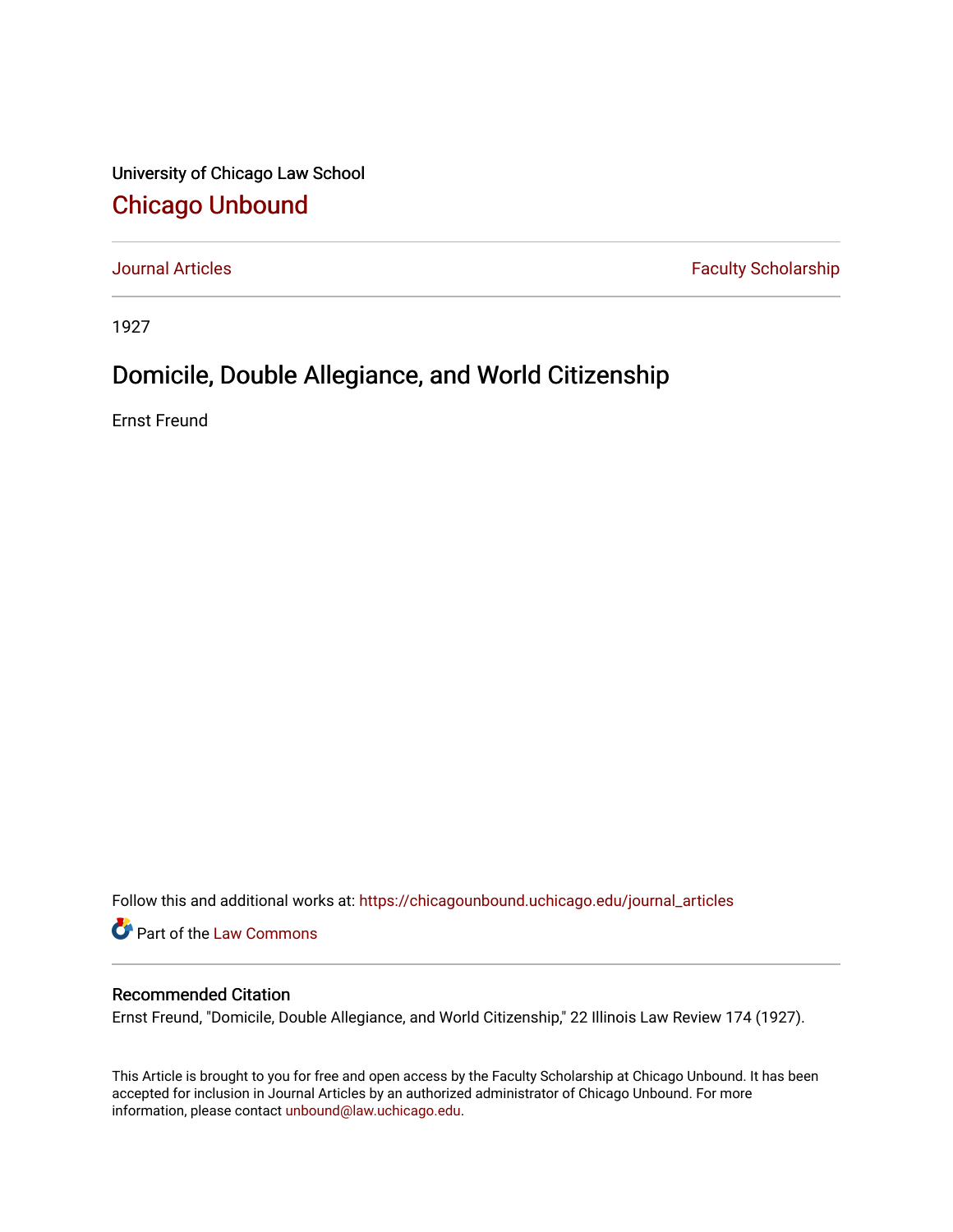4. **A** Mussolini, with a Fascism, would relieve us from this incubus.

But he must be a constitutional Mussolini. Can this be expected? We believe it can be. We believe that Mazzini's definition of democracy (quoted by Dr. Butler), "Democracy is the progress of all under the *leadership* of the wisest and best," supplies the clue. What this nation needs is *leadership,* but leadership under the Constitution.

Is it possible for an American President to act as a Mussolini within the framework of the Constitution? Does our Constitution permit genuine leadership?

Certainly it does. Theodore Roosevelt gave us leadership. Grover Cleveland gave us leadership. The times demand it today in a form even more dominating than in their day. It can be done constitutionally, if the men are at hand to do it.

Where are the men?

**JOHN** H. WIGMORE.

## **CORRESPONDENCE**

## COMPULSORY CITIZENSHIP

To the Editors of ILLINOIS LAW REVIEW:

It is to be regretted that Dean Wigmore in his article on Domicile and World Citizenship in the April number of the ILLINOIS LAW REVIEW should have seen fit to revive the old charge that the German law of 1913 was "a treacherous plan directly aimed at securing world dominion," a charge which ten years ago may have served well enough the purposes of war propaganda, but which seems somewhat of an anachronism today.

Even while the war was in progress, the Yale Law Journal published a scholarly and exhaustively documented article on the German law,' which convincingly shows that there is no positive proof to support 'any sinister interpretation put upon the act, and one cannot but wonder whether Mr. Wigmore has studied that article with sufficient care. Nor does Mr. Flournoy's article in *.8* American Journal of International Law, p. 477, to which Mr. Wigmore refers, support his view, except for a quotation from a German commentator who speaks of fostering "Deutschtum" abroad. In the nature of things there can be at best only internal evidence of

174

<sup>1. &</sup>quot;Dual Allegiance in the German Law of Nationality and Americau Citizenship" **by** Theo. H. Thiesing of the District of Columbia Bar, 27 Yale Law Jour. 479-508.